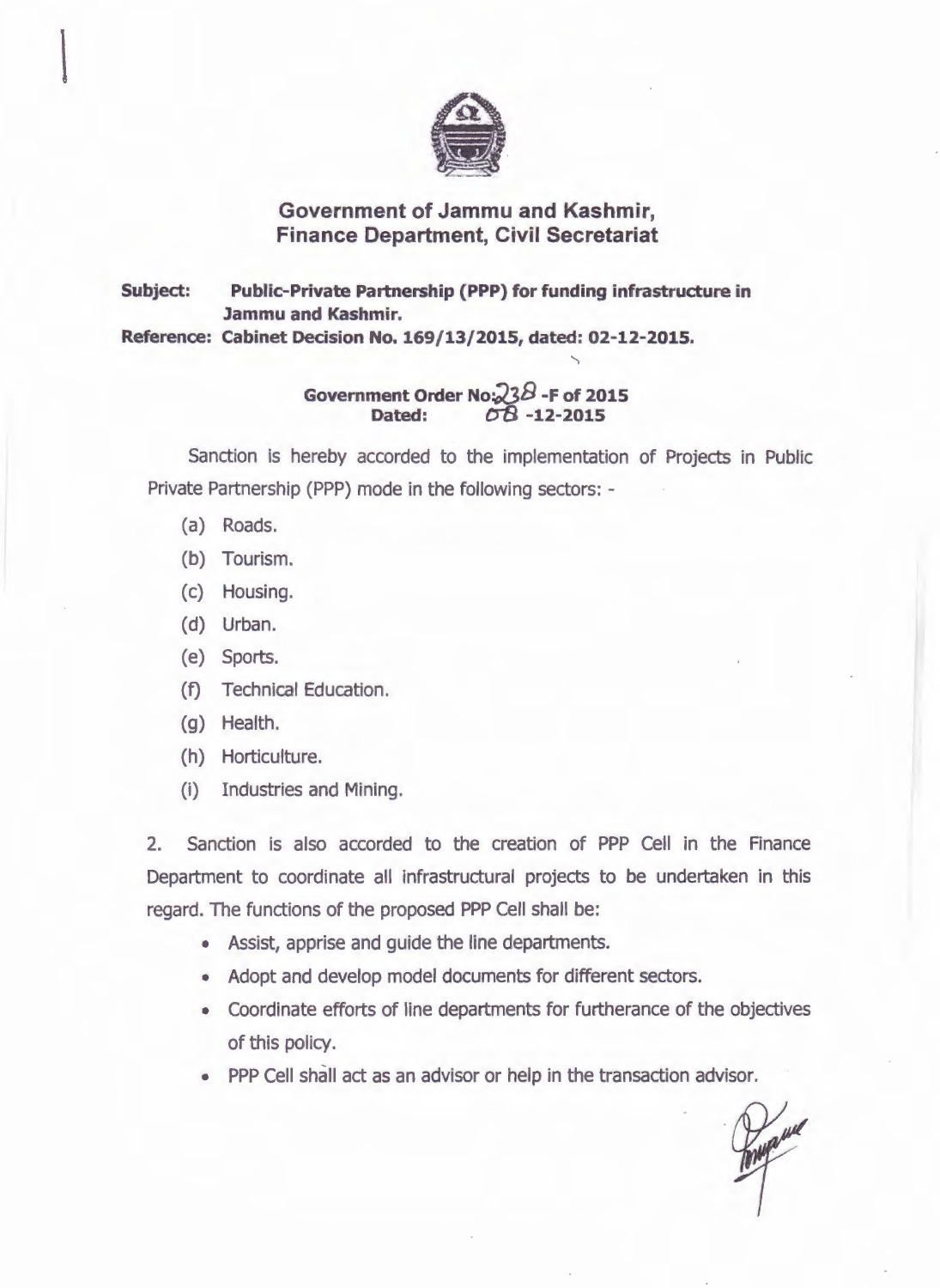3. Sanction is also accorded to the creation of Steering Committee constituting the following to oversee the selection, formulation and implementation of the Public-Private Partnership (PPP) within the laid down time lines.

|                | <b>Chief Secretary</b>                                                               | Chairman      |
|----------------|--------------------------------------------------------------------------------------|---------------|
|                | <b>Administrative Secretary, Planning</b>                                            | <b>Member</b> |
| $\overline{3}$ | <b>Administrative Secretary, Finance</b>                                             | <b>Member</b> |
|                | <b>Administrative Secretary, Revenue</b>                                             | <b>Member</b> |
| 5              | <b>Administrative Secretary, Law</b>                                                 | <b>Member</b> |
|                | <b>Administrative</b><br>implementing<br>concerned<br>Secretary<br><b>Department</b> | <b>Member</b> |

- 4. The projects selected for the implementation under PPP framework shall require; -
	- I. Concurrence of Finance Department and Planning and Development Department before bidding projects.
	- II. All PPP projects shall be undertaken after seeking the approval of the Cabinet.

**By order of the Government of Jammu and Kashmir.** 

**Sd/- (Navin K. Choudhary), IAS Commissioner Secretary to Government, Finance Department.** 

## No: FD-VII-Gen (176) Budget/2016-17 Dated:08-12-2015

## **Copy to:**

- 1. Vice-Chairman & Director General, J&K Institute of Management, Public Administration and Rural Development.
- 2. Chairman, J&K Special Tribunal.
- 3. Director General of Police, J&K.
- 4. Principal Secretary to the Chief Minister.
- 5. All Principal Secretaries to the Government.
- 6. Principal Resident Commissioner, J&K Government, New Delhi.
- 7. Principal Secretary to the Hon'ble Governor.
- 8. Chief Electoral Officer, J&K.
- 9. All Commissioners/Secretaries to the Government.
- 10. Divisional Commissioner, Kashmir/ Jammu.
- 11. Director General, Information.
- 12. All Heads of Departments/Managing Directors of PSUs.